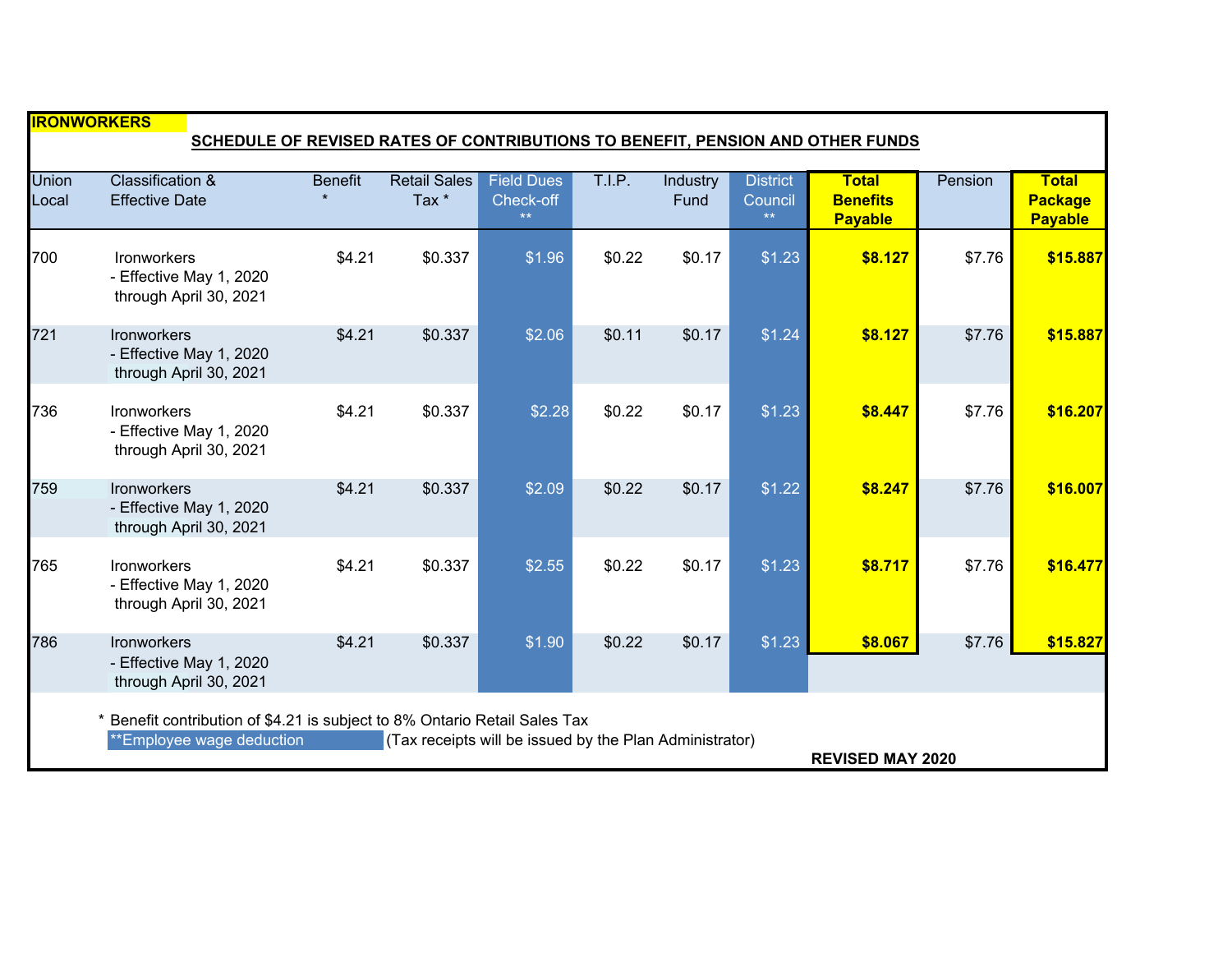|                                                                                                                                                                                                                                                                                        |                                                                         |                | <u> IIRONWORKERS - SHIFT PREMIUM</u> |                                        |        |                  |                                  |                                                   |         |                                                  |  |  |
|----------------------------------------------------------------------------------------------------------------------------------------------------------------------------------------------------------------------------------------------------------------------------------------|-------------------------------------------------------------------------|----------------|--------------------------------------|----------------------------------------|--------|------------------|----------------------------------|---------------------------------------------------|---------|--------------------------------------------------|--|--|
| SCHEDULE OF REVISED RATES OF CONTRIBUTIONS TO BENEFIT, PENSION AND OTHER FUNDS                                                                                                                                                                                                         |                                                                         |                |                                      |                                        |        |                  |                                  |                                                   |         |                                                  |  |  |
| <b>Union</b><br>Local                                                                                                                                                                                                                                                                  | <b>Classification &amp;</b><br><b>Effective Date</b>                    | <b>Benefit</b> | <b>Retail Sales</b><br>Tax *         | <b>Field Dues</b><br>Check-off<br>$**$ | T.I.P. | Industry<br>Fund | <b>District</b><br>Council<br>** | <b>Total</b><br><b>Benefits</b><br><b>Payable</b> | Pension | <b>Total</b><br><b>Package</b><br><b>Payable</b> |  |  |
| 700                                                                                                                                                                                                                                                                                    | Ironworkers<br>- Effective May 1, 2020<br>through April 30, 2021        | \$4.84         | \$0.387                              | \$2.25                                 | \$0.25 | \$0.17           | \$1.41                           | \$9.307                                           | \$8.92  | \$18.227                                         |  |  |
| 721                                                                                                                                                                                                                                                                                    | <b>Ironworkers</b><br>- Effective May 1, 2020<br>through April 30, 2021 | \$4.84         | \$0.387                              | \$2.37                                 | \$0.13 | \$0.17           | \$1.43                           | \$9.327                                           | \$8.92  | \$18.247                                         |  |  |
| 736                                                                                                                                                                                                                                                                                    | <b>Ironworkers</b><br>- Effective May 1, 2020<br>through April 30, 2021 | \$4.84         | \$0.387                              | \$2.62                                 | \$0.25 | \$0.17           | \$1.41                           | \$9.677                                           | \$8.92  | \$18.597                                         |  |  |
| 759                                                                                                                                                                                                                                                                                    | <b>Ironworkers</b><br>- Effective May 1, 2020<br>through April 30, 2021 | \$4.84         | \$0.387                              | \$2.40                                 | \$0.25 | \$0.17           | \$1.40                           | \$9.447                                           | \$8.92  | \$18.367                                         |  |  |
| 765                                                                                                                                                                                                                                                                                    | Ironworkers<br>- Effective May 1, 2020<br>through April 30, 2021        | \$4.84         | \$0.387                              | \$2.93                                 | \$0.25 | \$0.17           | \$1.41                           | \$9.987                                           | \$8.92  | \$18.907                                         |  |  |
| 786                                                                                                                                                                                                                                                                                    | Ironworkers<br>- Effective May 1, 2020<br>through April 30, 2021        | \$4.84         | \$0.387                              | \$2.19                                 | \$0.25 | \$0.17           | \$1.41                           | \$9.247                                           | \$8.92  | \$18.167                                         |  |  |
| Benefit contribution of \$4.84 is subject to 8% Ontario Retail Sales Tax<br>**Employee wage deduction<br>(Tax receipts will be issued by the Plan Administrator)<br><b>REVISED MAY 2020</b><br>Shift Premium Rates are 15% higher than I.C.I. Regular Rates (except for Industry Fund) |                                                                         |                |                                      |                                        |        |                  |                                  |                                                   |         |                                                  |  |  |